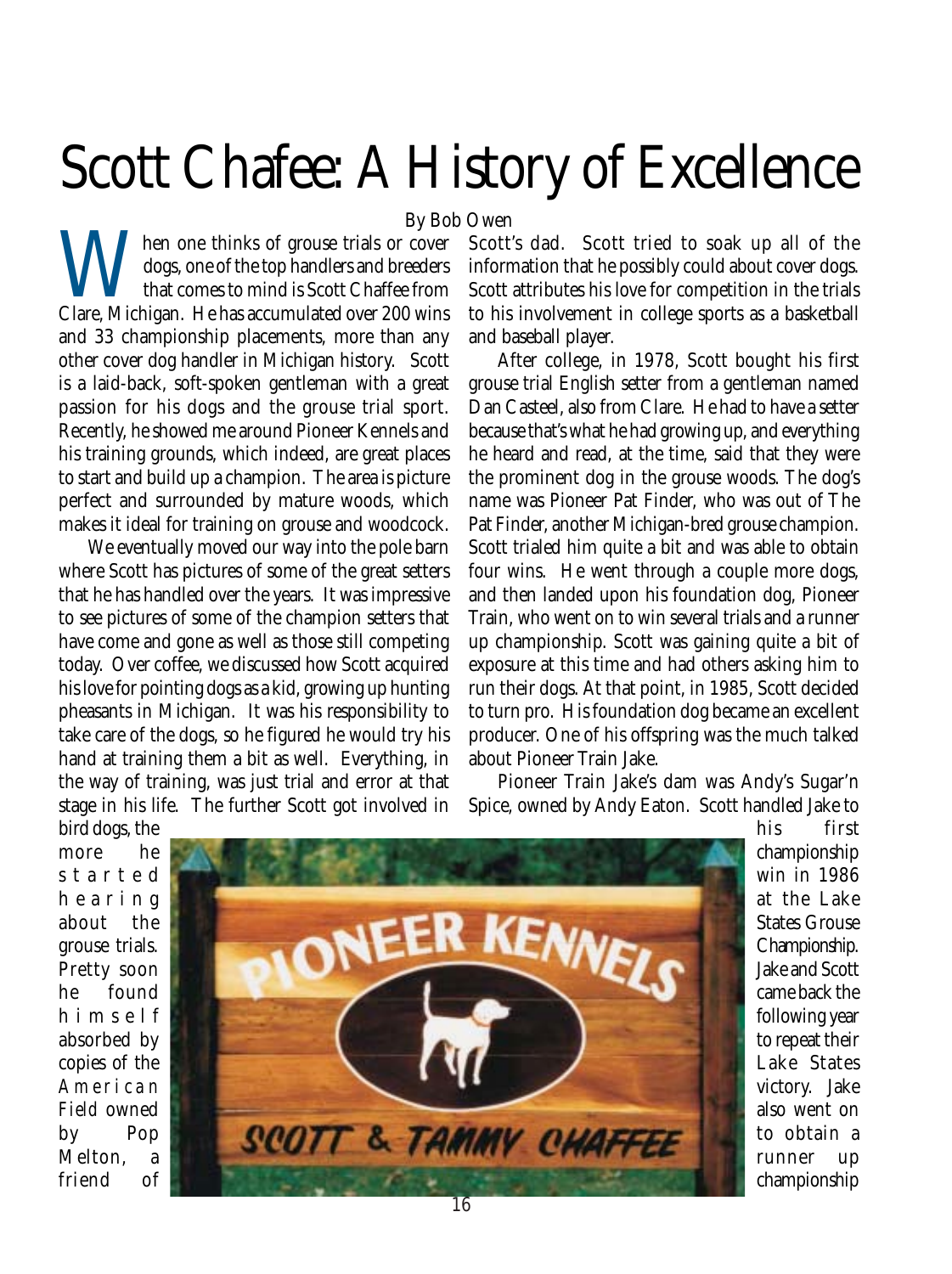*3X Champion and 1990 – 1991 Seminatore Award Winner Country Express*

> and has produced over 60 winners with a total of well over 300 wins.

> Since that time, Scott's trialing career has exploded as he has won numerous championships and runner up championship in cover dog trials. He has handled and trained, in most cases, the likes of 3x Ch. Country Express, 2x Ch. Pioneer Train Jake, 2x Ch. Cracker Jack Train (who was known

for finding birds when no other dog could), 2x Ch. Jet's Aimee, Ch. Pioneer Ghost (who had a remarkable 35 wins), Ch. Kalamity Seekah (who was injured by a dog attack in her prime), Ch. The Full Train, Ch. Grouse Hollow Gus, Ch. Hickory Run Buddy, and currently he is handling 3x Ch. Pioneer Will, who just won this year's Grand National Grouse and Woodcock Invitational in Gladwin, Michigan at the remarkable age of nine.

Pioneer Will is Scott's latest multi-champion out

be proud to

brighten forest wildlife's future.

And make sure the

coming years are<br>filled with the

best of upland

RUFFED

**Help the Ruffed Grouse Society take step** 



of Achy Breaky Jakee and a Pioneer Ghost Dam. He is co-owned by Michael Halley of Iron Mountain, Michigan and Jack Harang of Metairie, Louisiana. Scott said that Will is the type of dog that nobody ever counts out of the competition. Until he runs his brace, the trial isn't over! Scott is also very grateful that Will won two prestigious awards this year. He received the Michael Seminatore award, given to the best cover dog setter of the year, and he also was the recipient of the William Harden Foster award, given

## RGS presents a special offer to **Field Trial Magazine readers:**

A one-year RGS membership at a 20 percent discount. (That's \$20 for a \$25 membership, with regular membership privileges including a year's subscription to RGS, the Society's quarterly color magazine, window decal and an official RGS membership card.)

The work to create a diversity of forest cover is too often opposed by forces that pit emotions against sound science. For flourishing populations of the different kinds of forest wildlife, there must be both mature and young forest stands across the landscape. The Ruffed Grouse Society advocates compute-sense management that allows for the existence of forests of all ages where many different kinds of wildlife thrive.

## Add your voice to the campaign for healthy and vigorous forests.

To become an RGS member at the special \$20 rate, go to: www.ruffedgrousesociety.org or call toll free (888) 564-6747. Please include oxle #275 when applying through Internet.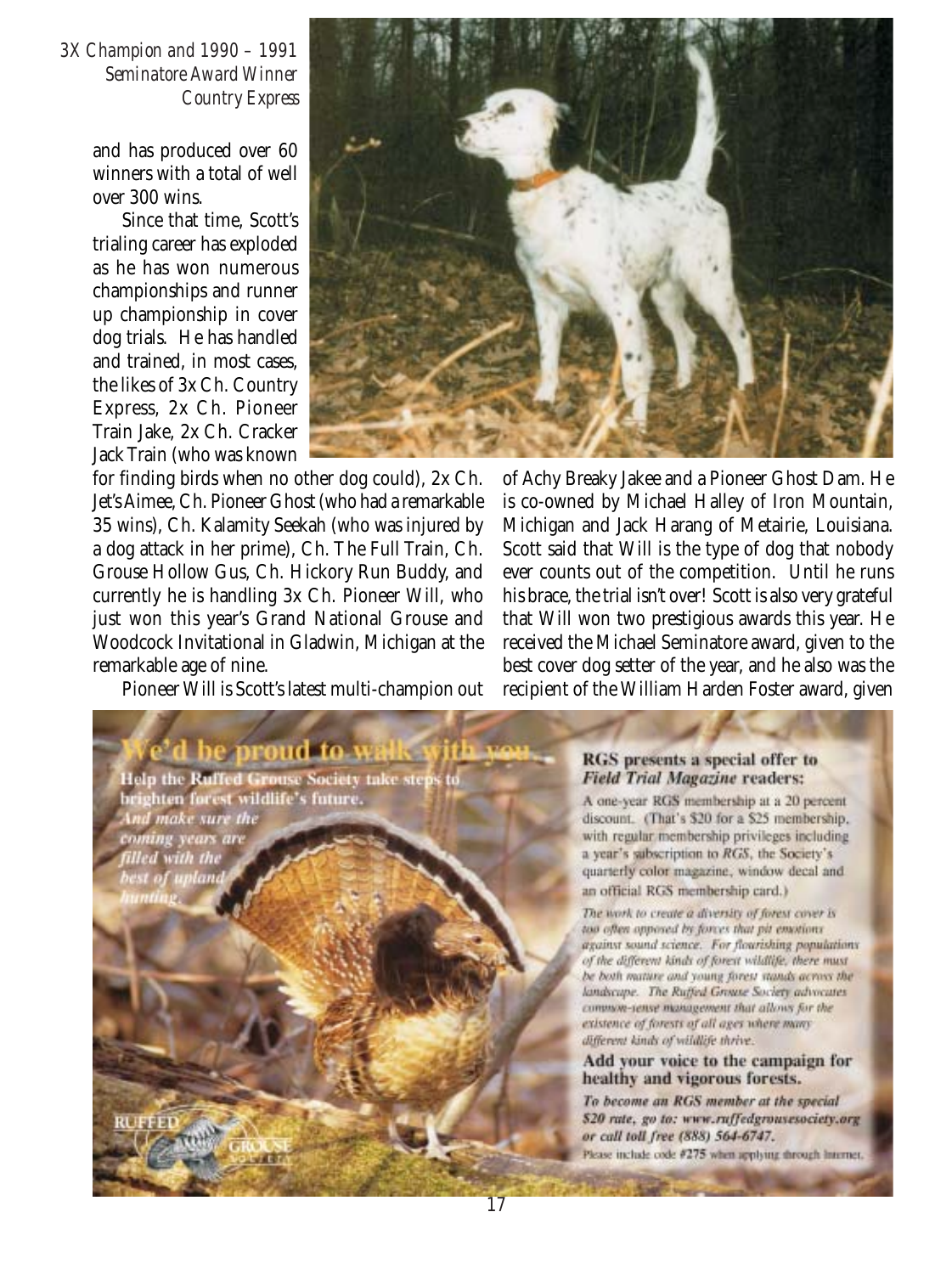to the top cover dog in North America. Scott believes he probably could have accomplished even more with Will, but he willingly gave up some of his travel time in order to spend it with his wife, Tammy, and their two daughters, Amber and Shannon.

Scott explained that people often don't realize what it takes to become a cover dog champion. The dog has to be in top physical condition, because the heats are an hour long. While running through the woods with only a bell on, against a bracemate, at top speed, the dog must slam on point when it makes game. Grouse spook very easily, so if a dog gets too close, the bird will fly off and the dog will have an unproductive point. So, the nose on a grouse dog must be remarkable in order to be able to wind a bird, and hold a bird while going top speed. Once the dog goes on point, it must remain steady to wing and shot. Once released, the dog must stay with the handler and not chase the bird that just flushed. Another extraordinary thing about the grouse trials



is that a dog must have a forward ground pattern of about 200 yards or so and still check back with the handler, trying to remain within a two o'clock and 10 o'clock pattern on the course. The dog may encounter deer, coons, porcupines, etc., in the woods, but it still must stay with, or navigate with, the handler. These are just a few of the characteristics upon which the grouse trial dogs are judged.

Just in case you're wondering, the following characteristics are what Scott looks for when clients come to him to campaign their dog. The dogs must have drive, hopefully a naturally forward pattern, high head, high crackling tail, smooth gait and trainability. Most of all, though, the dog must have a natural tendency to find birds. If the dog does not posses these traits, Scott is truthful, and informs the owner that the decision for trialing, with that particular dog, is not advisable and would be a waste of time and money. He says that sometimes he has to force himself to be hard-hearted. If he doesn't see a champion while looking at a dog for trialing, that dog will not become a member of Scott's string.

Scott could not pinpoint any greatest moment, but said that through his trialing career, his earlier championships with Pioneer Train Jake were certainly very exciting to him. He also felt the need to mention Pioneer Will's latest achievement as the Grouse and Woodcock Invitational champion as a great highlight of his career. Will, at nine years of age, was braced against his younger full sister, Centerfold Rose, owned by Dr. Harold Holmes. The gallery was packed full of anxious spectators and Scott could feel the excitement in the air. After a tough and very close race, Will was named the champion, and his younger sister was runner up.

*Scott Chaffee, owner Jack Harang, and Seminatore Award committee member Fred Wills pose along with 2X Champion Cracker Jack Train as the dog is awarded the 1992 – 1993 Seminatore Award during the running of the Northeastern Woodcock Championship in Rhode Island on Labor Day weekend 1993.*